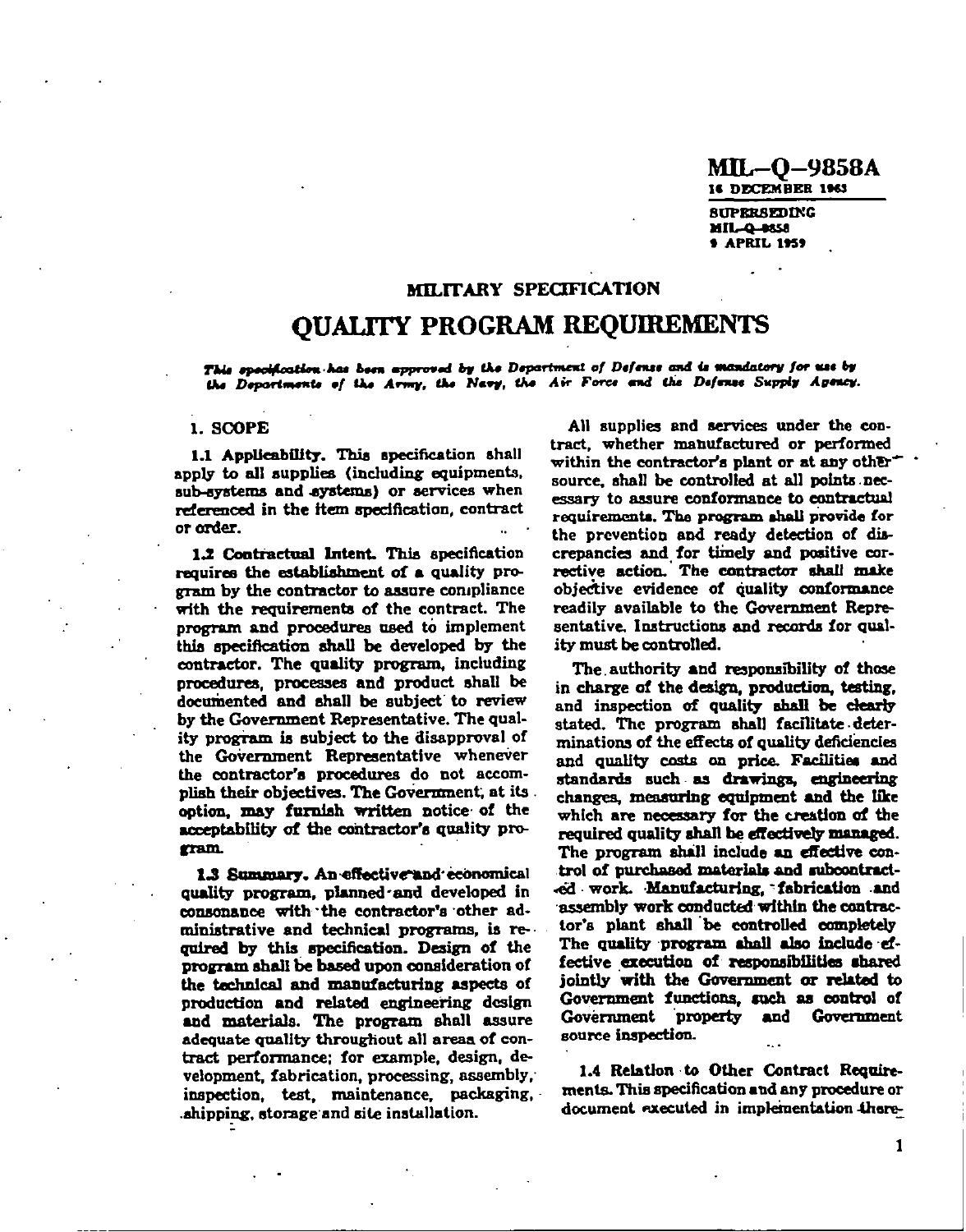#### **MIL-O-9858A**

of, shall be in addition to and not in derogation of other contract requirements. The quality program requirements set forth in this specification shall be satisfied in addition to all detail requirements contained in the statement of work or in other parts of the contract. The contractor is responsible for compliance with all provisions of the contract and for furnishing specified supplies and services which meet all the requirements of the contract. If any inconsistency exists between the contract schedule or its general provisions and this specification, the contract schedule and the general provisions shall control. The contractor's quality program shall be planned and used in a manner to support reliability effectively.

1.5 Relation to MIL-I-45208. This specification contains requirements in excess of those in specification MIL-I-45208, Inspection System Requirements, inasmuch as total conformance to contract requirements is obtained best by controlling work operations, manufacturing processes as well as inspections and tests.

#### 2. SUPERSEDING, SUPPLEMENTA-TION AND ORDERING

2.1 Applicable Documents. The following documents of the issue in effect on date of the solicitation form a part of this specification to the extent specified herein.

#### **SPECIFICATIONS**

#### **MILITARY**

MIL-I-45208 - Inspection System Requirements MIL-C-45662 --Calibration System Requirements.

2.2 Amendments and Revisions. Whenever this specification is amended or revised subsequent to its contractually effective date, the contractor may follow or authorize his subcontractors to follow the amended or revised document provided no increase in price or fee is required. The contractor shall not be required to follow the amended or revised document except as a change in contract: If.

the contractor elects to follow the amended or revised document, he shall notify the Contracting Officer in writing of this election. When the contractor elects to follow the provisions of an amendment or revision, he must follow them in full.

2.3 Ordering Government Documents. Copies of specifications, standards and drawings required by contractors in connection with specific procurements may be obtained from the procuring agency, or as otherwise directed by the Contracting Officer.

#### 3. QUALITY PROGRAM MANAGEMENT

3.1 Organization. Effective management for quality shall be clearly prescribed by the contractor. Personnel performing quality functions shall have sufficient, well-defined responsibility, authority and the organizational freedom to identify and evaluate quality problems and to initiate, recommend or provide solutions. Management regularly shall review the status and adequacy of the quality program. The term "quality program requirements" as used herein identifies the collective requirements of this specification. It does not mean that the fulfillment of the requirements of this specification is the responsibility of any single contractor's organization, function or person.

3.2 Initial Quality Planning. The contractor, during the earliest practical phase of contract performance, shall conduct a complete review of the requirements of the contract to identify and make timely provision for the special controls, processes, test equipments, fixtures, tooling and skills required for assuring product quality. This initial planning will recognize the need and provide for research, when necessary, to update inspection and testing techniques, instrumentation and correlation of inspection and test results with manufacturing methods and processes. This planning will also provide appropriate review and action to assure compatibility of manufacturing, inspection, testing and documentation.

3.3 Work Instructions. The quality program shall assure that all work affecting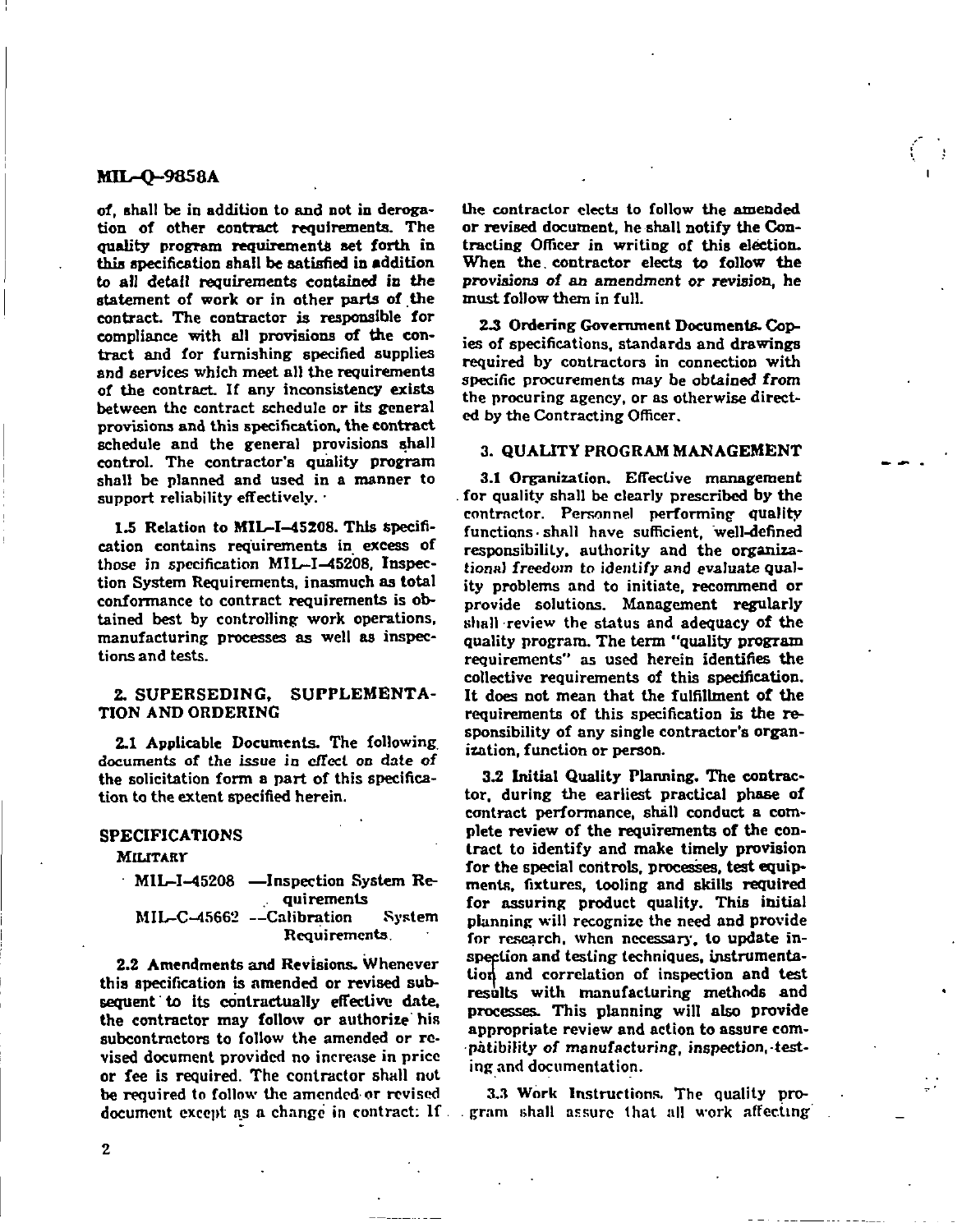quality (including such things as purchasing, handling, machining, assembling, fabricating, processing, inspection, testing, modification, installation, and any other treatment *of* pmduet, faciiitics, standards or equipment from the ordering of materials to dispatch of shipments) shall bs prescribed in clear and complete documented instructions of a type appropriate to the circumstances. Such instructions shall provide the criteria for performing the work functions and they shall be compatible with acceptance criteria for workmanship. The instructions arc intended also to serve for supervising, inspecting and managing work. The preparation and maintenance of and compliance with work instructions shall be monitored as a function of the quality program.

3.4 Records. The contractor shall maintain and use any records of data essential to the economical and etfective operation of his quality program. These records shall be available for review by the Government Rep. resentative and copies of individual records shall be furnished him upon request. Records are considered one of the principal forms of objective evidence of quality. The quality program shall asaure that records are complete and reliable. Inspection and testing rerords shall, as a minimum, indicate the nature of the observations together with the number of observations made and the number and type of deficiencies found. Also, records for monitoring work performance and for inspection and testing shall indicate the acreptability of work or products and the action taken in connection with-deficiencies. The quality program shall provide for the analysis and use of records as a basis for. management action.

3.5 Camecfive Action. The quality program shall detect promptly and correct assignable conditions adverse to quality. Design, purchasing, manufacturing, testing or other operations which could result in or have resulted in defective supplies, services, facilities, technical data, ctandards or other elements of contract performance which could create excessive losses or costs must be identified and changed as a result of the

í,

quality program. Corrective action will exend to the performance of all suppliers and vendors and will be responsive to data and product forwarded from users. Corrective action shall include as a minimum:

(a) Analysis of data and examination of product scrapped or reworked to determine extent and causes:

(b) Analysis of trends in processes or performance of work to prevent nonconforming product; and

(c) Introduction of required improvements and corrections, an initial review of the adequacy of such measures and monitoring of the effectiveness of corrective action- $-$ . taken.

3.6 Costs Related to Quality. The contractor shall maintain and use quality cost data as a management element of the quality program. These data shall scrve the purpose of identifying the cost of both the prevention and correction of nonconforming auppliea (e. g., labor and material involved in materiil spoilage caused by defective work, correction of defective work and for quality control exercised by the contractor at subcontractor"s or \;endor's facilities). The specific quality cost data to be maintained and used will be determined by the contractor. These data shall, on request, be identified and made available for "on site" review by the Government Representative.

### 4. Facilities AND STANDARDS.

4.1 Drawings, Documentation and Changes. A procedure shall be maintained that concerns itself with the adequacy, the completeness and the currentness of drawings and with the control of changes in design. With respect to the currentness of drawings and changes, the contractor shall assure that requirements for the effectivity point of changes are met and that obsolete drawings. and change requirements are removed from all points of issue and USC.Some means of recording the effective points shall be employed and be available to the Government.

With respect to design drawings and design specifications, a procedure shall be maintained that shall provide for the evalua-  $-$ 

 $\overline{\mathbf{3}}$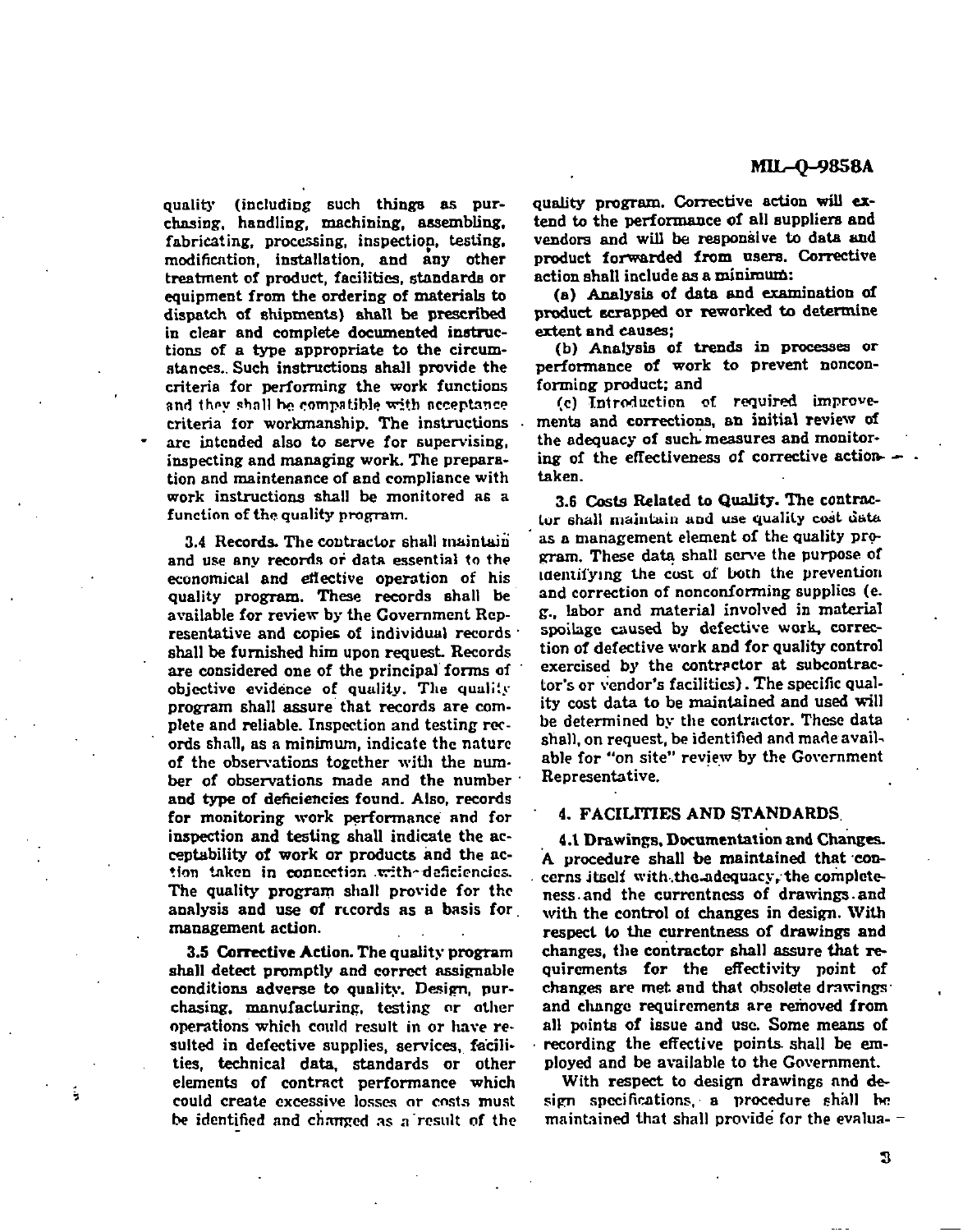# MIL-Q-9858A

tion of their engineering adequacy and an evaluation of the adequacy of proposed changes. The evaluation shall encompass both the adequacy in relation to standard engineering and design practices and the adequacy with respect to the design and purpose of the product to which the drawing relates.

With respect to supplemental specifications, process instructions, production engineering instructions, industrial engineering instructions and work instructions relating to a particular design, the contractor shall be responsible for a review of their adequacy, currentness and completeness. The quality program must provide complete coverage of all information necessary to produce an article in complete conformity with requirements of the design.

The quality program shall assure that there is complete compliance with contract requirements for proposing, approving, and effecting of engineering changes. The quality program shall provide for monitoring effectively compliance with contractual engineering changes requiring approval by Government design authority. The quality program shall provide for monitoring effectively the drawing changes of lesser importance not requiring approval by Government design authorities.

Delivery of correct drawings and change information to the Government in connection with data acquisition shall be an integral part of the quality program. This includes full compliance with contract requirements concerning rights and data both proprietary and other. The quality program's responsibility for drawings and changes extend to the drawings and changes provided by the subcontractors and vendors for the contract.

4.2 Measuring and Testing Equipment. The contractor shall provide and maintain gages and other measuring and testing devices necessary to assure that supplies conform to technical requirements. These devices shall be calibrated against certified measurement standards which have known valid relationships: to national standards at

established periods to assure continued accuracy. The objective is to assure that inspection and test equipment is adjusted, replaced or repaired before it becomes inaccurate. The calibration of measuring and testing equipment shall be in conformity with military specification MIL-C-45662. In addition, the contractor shall insure the use of only such subcontractor and vendor sources that depend upon calibration systems which effectively control the accuracy of measuring and testing equipment.

4.3 Production Tooling Used as Media of Inspection. When production jigs, fixtures, tooling masters, templates, patterns and such other devices are used as media of inspection, they shall be proved for accuracy prior to release for use. These devices shall be proved again for accuracy at intervals formally established in a manner to cause their timely adjustment, replacement or repair prior to becoming inaccurate.

4.4 Use of Contractor's Inspection Equipment. The contractor's gages, measuring and testing devices shall be made available for use by the Government when required to determine conformance with contract requirements. If conditions warrant, contractor's personnel shall be made available for operation of such devices and for verification of their accuracy and condition.

4.5 Advanced Metrology Requirements. The quality program shall include timely identification and report to the Contracting Officer of any precision measurement need exceeding the known state of the art.

#### 5. CONTROL OF PURCHASES

5.1 Responsibility. The contractor is responsible for assuring that all supplies and services procured from his suppliers (subcontractors and vendors) conform to the contract requirements. The selection of sources and the nature and extent of control exercised by the contractor shall be dependent upon the type of supplies, his supplier's demonstrated capability to perform, and the quality evidence made available. To assure an adequate and economical control of such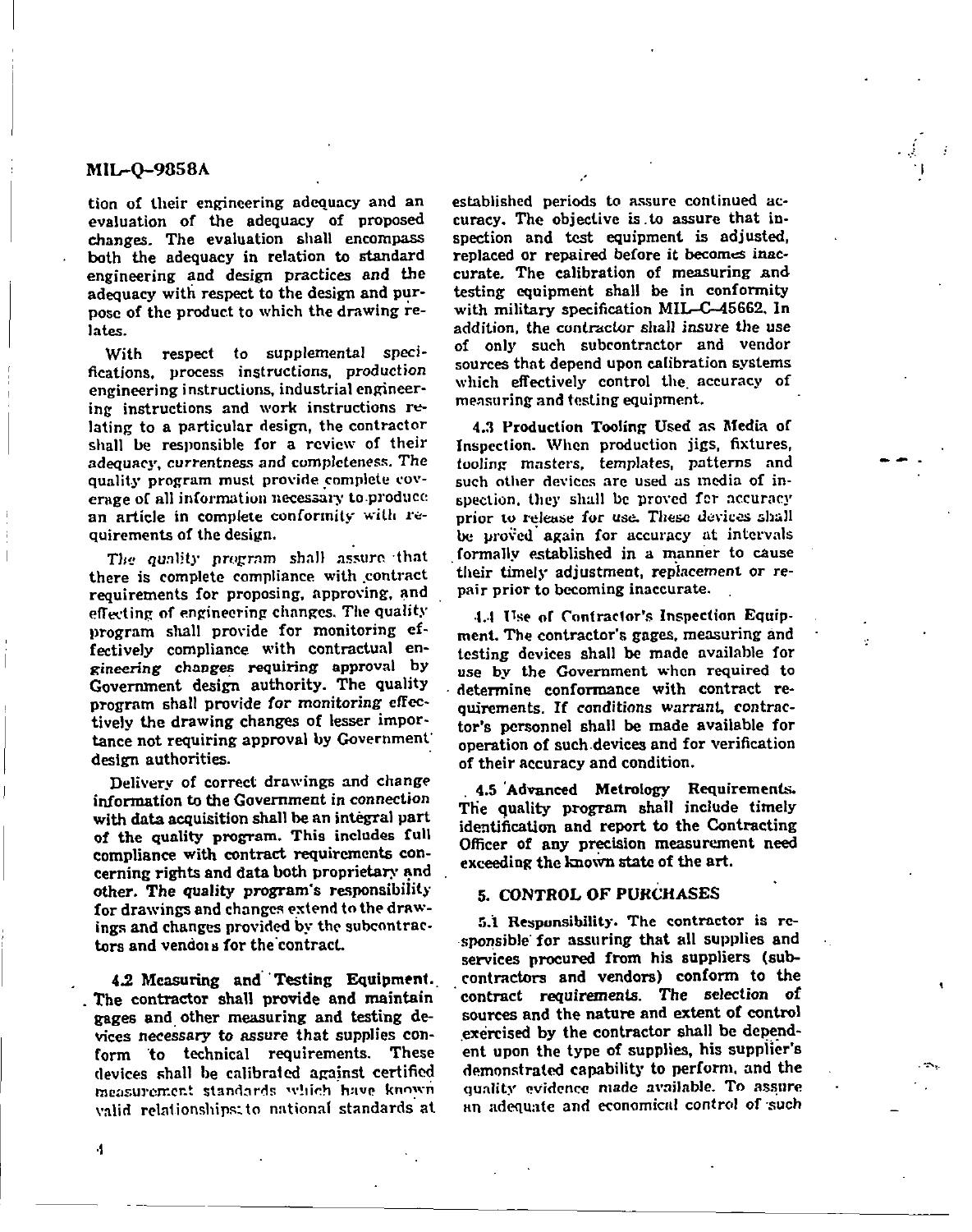material, the contractor shall utilize to the fullest extent objectives evidence of quality furnished by his suppliers. When the Government elects to perform inspection at a supplier's plant, such inspection shall not be used by contractors as evidence of effective control of quality by such suppliers. The inclusion of a product on the Qualified Products List only signifies that at one time the manufacturer made a product which met specification requirements. It does not relieve the contractor of his responsibility for furnishing supplies that meet all specification requirements or for the performance of specified inspections and tests for such material. The effectiveness and integrity of the control of quality by his suppliers shall be assessed and reviewed by the contractor at intervals consistent with the complexity and quantity of product. Inspection of products upon delivery to the contractor shall be used for assessment and review to the extent necessary for adequate assurance of quality. Test reports, inspection records, certificates and other suitable evidence relating to the supplier's control of quality should be used in the contractor's assessment and review. The contractor's responsibility for the control of purchases includes the establishment of a procedure for (1) the selection of qualified suppliers, (2) the transmission of applicable design and quality requirements in the Government contracts and associated technical requirements, (3) the evaluation of the adequacy of procured items, and (4) effective provisions for early information feedback and correction of nonconformances.

-5.2 Purchasing Data. The contractor's quality program shall not be acceptable to the Government unless the contractor requires of his subcontractors a quality effort achieving control of the quality of the services and supplies which they provide. The contractor shall assure that all applicable requirements are properly included or referenced in all purchase orders for products ultimately to apply on a Government contract. The purchase order shall contain a complete description of the supplies ordered including, by statement or reference, all

 $\overline{a}$ 

applicable requirements for manufacturing, inspecting, testing, packaging, and any requirements for Government or contractor inspections, qualification or approvals. Technical requirements of the following nature must be included by statement or reference as a part of the required clear description: all pertinent drawings, engineering change orders, specifications (including inspection system or quality program requirements), reliability, safety, weight, or other special requirements, unusual test or inspection procedures or equipment and any special revision or model identification. The description of products ordered shall include a requirement for contractor inspection at the subcontractor or vendor source when such action is necessary to assure that the contractor's quality program effectively implements the contractor's responsibility for complete assurance of product quality. Requirements shall be included for chemical and physical testing and recording in connection with the purchase of raw materials by his suppliers. The purchase orders must also contain a requirement for such suppliers to notify and obtain approval from the contractor of changes in design of the products. Necessary instructions should be provided when provision is made for direct shipment from the subcontractor to Government activities.

#### 6. MANUFACTURING CONTROL

6.1 Materials and Materials Control. Supplier's materials and products shall be subjected to inspection upon receipt to the extent necessary to assure conformance to technical requirements. Receiving inspection may be adjusted upon the basis of the quality assurance program exercised by suppliers. Evidence of the suppliers' satisfactory control of quality may be used to adjust the amount and kind of receiving inspection.

The quality program shall assure that raw materials to be used in fabrication or processing of products conform to the applicable physical, chemical, and other technical requirements. Laboratory testing shall be employed as necessary. Suppliers shall be required by the contractor's quality program

5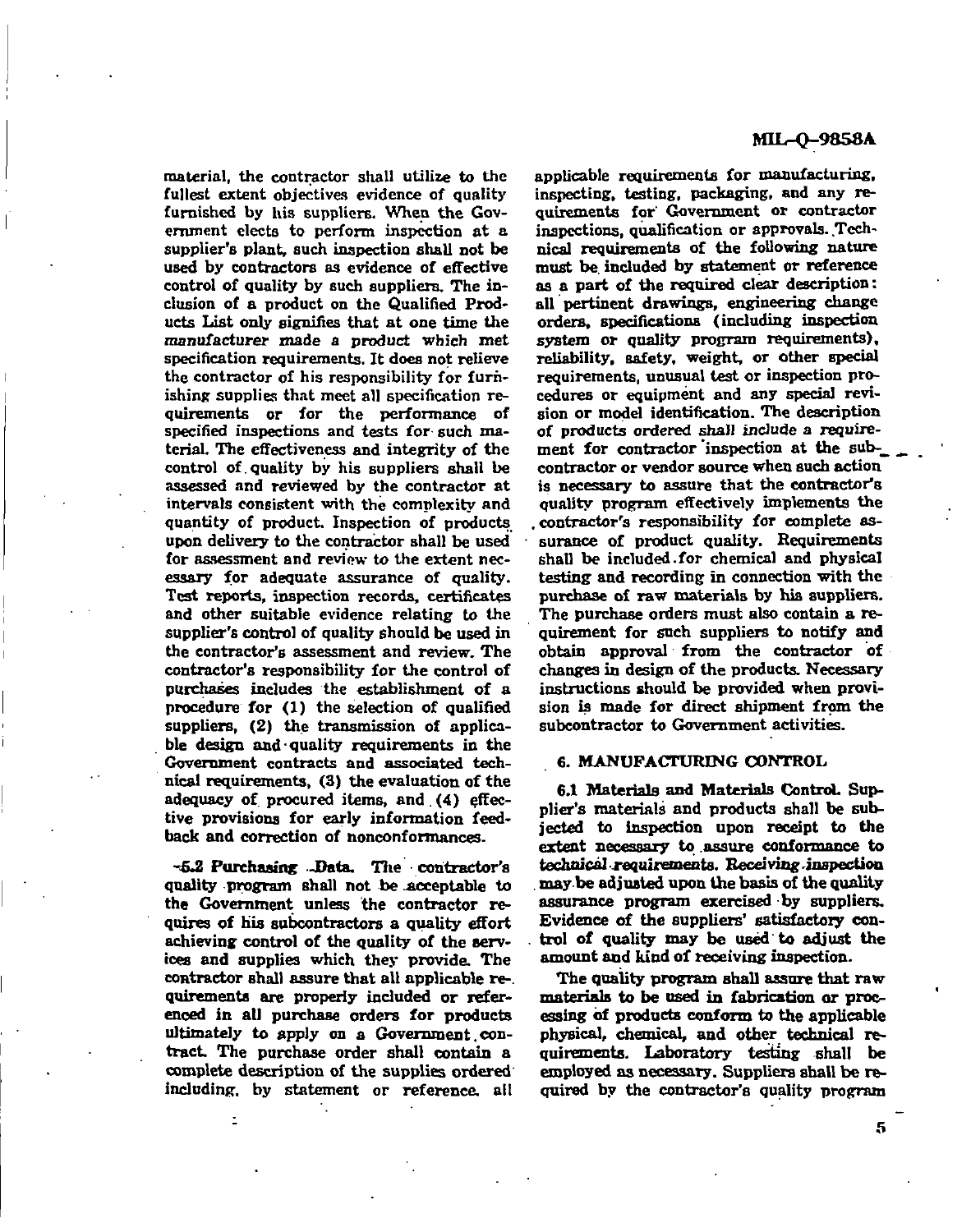### **MIL-O-9858A**

to exercise equivalent control of the raw materials utilized in the production of the parts and items which they supply to the contractor. Raw material awaiting testing must be separately identified or segregated from already tested and approved material but can be released for initial production, providing that identification and control is maintained. Material tested and approved must be kept identified until such time as its identity is necessarily obliterated by processing. Controls will be established to prevent the inadvertent use of material failing to pass tests.

6.2 Production Processing and Fabrication. The contractor's quality program must assure that all machining, wiring, batching, shaping and all basic production operations of any type together with all processing and fabricating of any type is accomplished under controlled conditions. Controlled conditions include documented work instructions, adequate production equipment, and any special working environment. Documented work instructions are considered to be the criteria for much of the production, processing and fabrication work. These instructions are the criteria for acceptable or unacceptable "workmanship". The quality program will effectively monitor the issuance of and compliance with all of these work instructions.

Physical examination, measurement or tests of the material or products processed is necessary for each work operation and must also be conducted under controlled conditions. If physical inspection of processed material is impossible or disadvantageous, indirect control by monitoring processing methods, equipment and personnel shall be provided. Both physical inspection and process monitoring shall be provided when control is inadequate without both, or when contract or specification requires both.

Inspection and monitoring of processed material or products shall be accomplished in any suitable systematic manner selected by the contractor. Methods of inspection and monitoring shall be corrected any time their unsuitability with reasonable evidence is demonstrated. Adherence to selected methods

 $\ddot{=}$ 

for inspection and monitoring shall be complete and continuous. Corrective measures shall be taken when noncompliance occurs.

Inspection by machine operators, automated inspection gages, moving line or lot sampling, setup or first piece approval, produc-tion line inspection station, inspection or test department, roving inspectors - any other type of inspection - shall be employed in any combination desired by the contractor which will adequately and efficiently protect product quality and the integrity of processing.

Criteria for approval and rejection shall be provided for all inspection of product and monitoring of methods, equipment, and personnel. Means for identifying approved and rejected product shall be provided.

Certain chemical, metallurgical, biological, sonic, electronic, and radiological processes are of so complex and specialized a nature that much more than the ordinary detailing of work documentation is required. In effect, such processing may require an entire work specification as contrasted with the. normal work operation instructions established in normal plant-wide standard production control issuances such as job operation routing books and the like. For these special processes, the contractors' quality program shall assure that the process control procedures or specifications are adequate and that processing environments and the certifying, inspection, authorization and monitoring of such processes to the special degree necessary for these ultraprecise and super-complex work functions are provided.

6.3 Completed Item Inspection and Testing. The quality program shall assure that there is a system for final inspection and test of completed products. Such testing shall provide a measure of the overall quality of the completed product and shall be performed so that it simulates, to a sufficient degree, product end use and functioning. Such simulation frequently involves appropriate life and endurance tests and qualification testing. Final inspection and testing shall provide for reporting to designers any unusual difficulties, deficiencies or question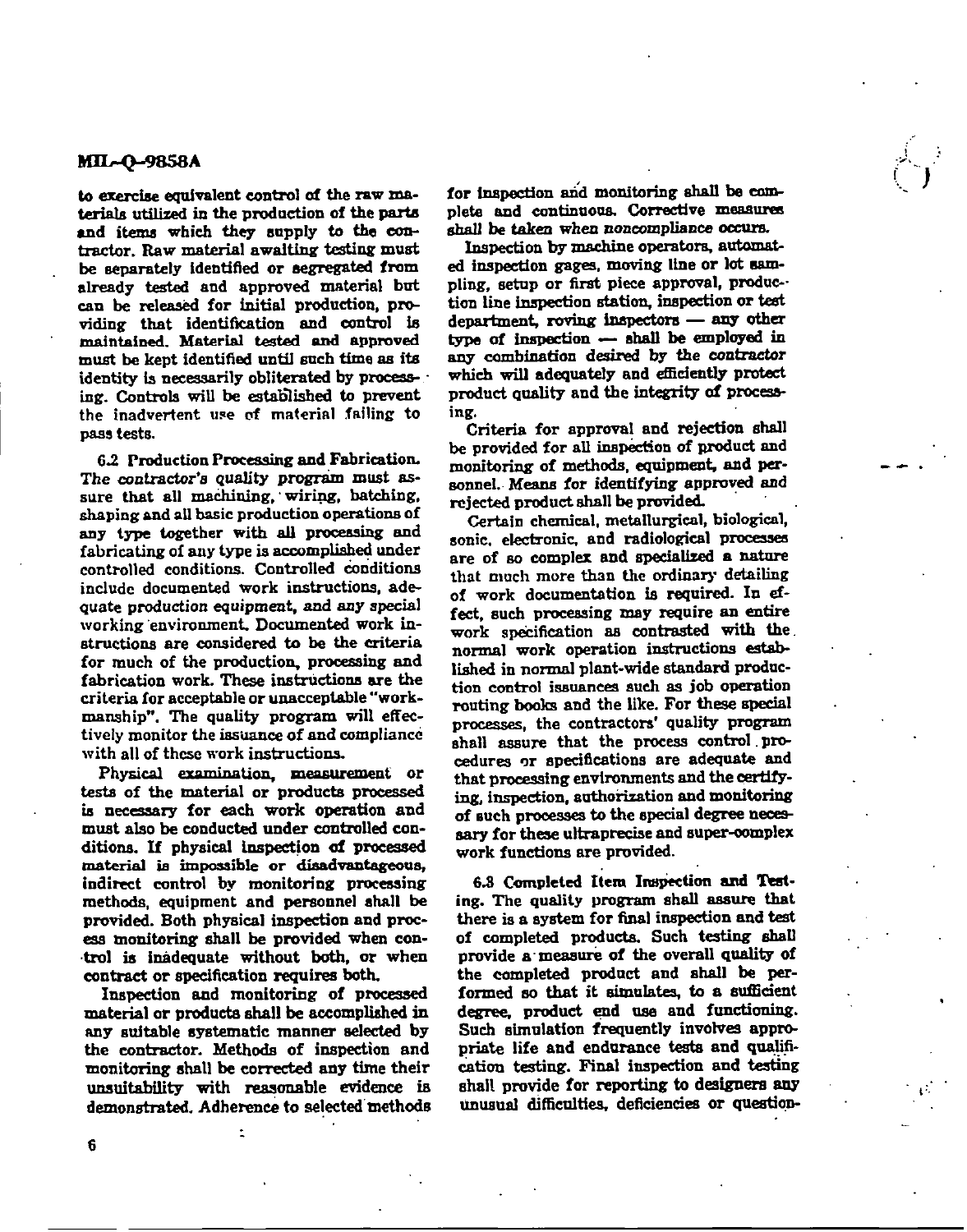able conditions. When modifications, repairs or replacements are required after final inspection or testing, there shall be reinspection and retesting of any characteristics affected.

6.4 Handling, Storage and Delivery. The quality program shall provide for adequate work and inspection instructions for handling, storage, preservation, packaging, and shipping to protect the quality of products and prevent damage, loss, deterioration, degradation, or substitution of products. With respect to handling, the quality program shall require and monitor the use of procedures to prevent handling damage to articles. Handling procedures of this type include the use of special crates, boxes, containers, transportation vehicles and any other facilities for materials handling. Means shall be provided for any necessary protection against deterioration or damage to products in storage. Periodic inspection for the prevention and results of such deterioration or damage shall be provided. Products subject to deterioration or corrosion during fabrication or interim storage shall be cleaned and preserved by methods which will protect against such deterioration or corrosion. When necessary, packaging designing and packaging shall include means for accommodating and maintaining critical environments within packages, e.g., moisture content levels, gas pressures. The quality program shall assure that when such packaging environments must be maintained, packages are labeled to indicate this condition. The quality program shall monitor shipping work to assure that products shipped are accompanied with required shipping and technical documents and that compliance with Interstate Commerce Commission rules and other applicable shipping regulations is effected to assure safe arrival and identification at destination. In compliance with contractual requirements, the quality program shall include monitoring provisions for protection of the quality of products during transit.

6.5 Nonconforming Material. The contractor shall establish and maintain an effective

 $\epsilon_{\rm in}$ 

 $\overline{a}$ 

and positive system for controlling nonconforming material, including procedures for its identification, segregation, and disposition. Repair or rework of nonconforming material shall be in accordance with documented procedures acceptable to the Government. The acceptance of nonconforming supplies is a prerogative of and shall be as prescribed by the Government and may involve a monetary adjustment. All nonconforming supplies shall be positively identified to prevent unauthorized use, shipment and intermingling with conforming supplies. Holding areas or procedures mutually agreeable to the contractor and the Government Representative shall be provided by the  $\cos \theta$ . tractor. The contractor shall make known to the Government upon request the data associated with the costs and losses in connection with scrap and with rework necessary to reprocess nonconforming material to make it conform completely.

6.6 Statistical Quality Control and Analysis. In addition to statistical methods required by the contract, statistical planning, analysis, tests and quality control procedures may be utilized whenever such procedures are suitable to maintain the required control of quality. Sampling plans may be used when tests are destructive, or when the records, inherent characteristics of the product or the noncritical application of the product, indicate that a reduction in inspection or testing can be achieved without jeopardizing quality. The contractor may employ sampling inspection in accordance with applicable military standards and sampling plans (e.g., from MIL-STD-105, MIL-STD-414, or Handbooks  $H$  106, 107 and 108). If the contractor uses other sampling plans, they shall be subject to review by the cognizant Government Representative. Any sampling plan used shall provide valid confidence and quality levels.

6.7 Indication of Inspection Status. The contractor shall maintain a positive system for identifying the inspection status of products. Identification may be accomplished by means of stamps, tags, routing cards, move tickets, tote box cards or other normal con-

 $\mathbf 7$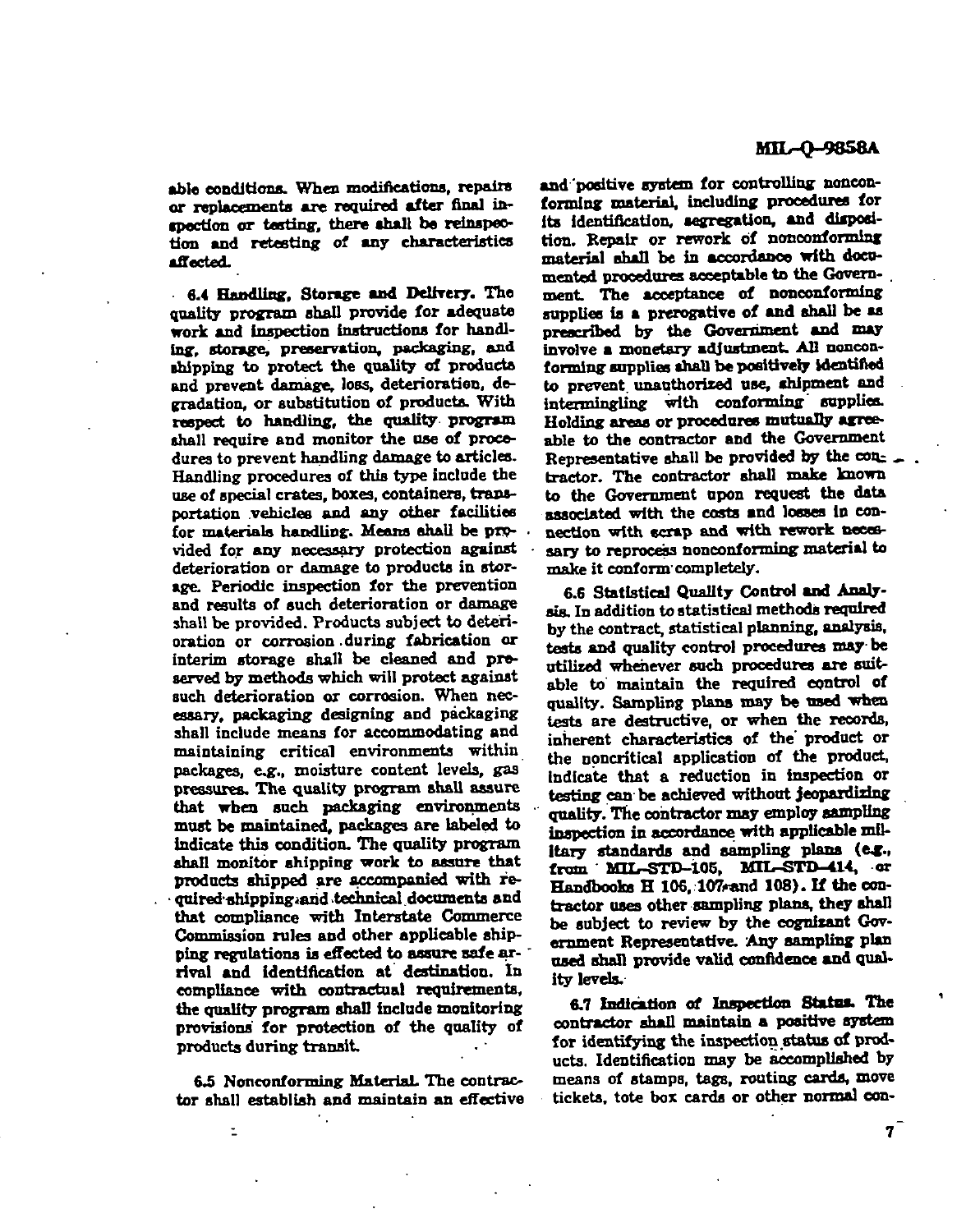#### **MIL-Q-9858A**

trol devices. Such controls shall be of a design distinctly different from Government inspection identification.

#### 7. COORDINATED **GOVERNMENT/** CONTRACTOR ACTIONS

7.1 Government Inspection at Subcontractor or Vendor Facilities. The Government reserves the right to inspect at source supplies or services not manufactured or performed with the contractor's facility. Government inspection shall not constitute acceptance; nor shall it in any way replace contractor inspection or otherwise relieve the contractor of his responsibility to furnish an acceptable end item. The purpose of this inspection is to assist the Government Representative at the contractor's facility to determine the conformance of supplies or services with contract requirements. Such inspection can only be requested by or under authorization of the Government Representative. When Government inspection is required, the contractor shall add to his purchasing document the following statement:

> "Government inspection is required prior to shipment from your plant. Upon receipt of this order, promptly notify the Government Representative who normally services your plant so that appropriate planning for Government inspection can be accomplished."

When, under authorization of the Government Representative, copies of the purchasing document are to be furnished directly by the subcontractor or vendor to the Government Representative at his facility rather than through Government channels, the contractor shall add to his purchasing document a statement substantially as follows:

> "On receipt of this order, promptly furnish a copy to the Government Representative who normally services your plant, or, if none, to the nearest Army, Navy, Air Force, or Defense Supply Agency inspection office. In the event the representative or office cannot be located, our purchasing agent should be notified immediately."

All documents and referenced data for purchases applying to a Government contract shall be available for review by the Government Representative to determine compliance with the requirements for the control of such purchases. Copies of purchasing documents required for Government purposes shall be furnished in accordance with the instructions of the Government Representative. The contractor shall make available to the Government Representative reports of any nonconformance found on Government source inspected supplies and shall (when requested) require the supplier to coordinate with his Government Representative on corrective action.

#### 7.2 Government Property.

7.2.1 Government-furnished Material. When material is furnished by the Government, the contractor's procedures shall include at least the following:

(a) Examination upon receipt, consistent with practicability to detect damage in transit;

(b) Inspection for completeness and proper type:

(c) Periodic inspection and precautions to assure adequate storage conditions and to guard against damage from handling and deterioration during storage;

(d) Functional testing, either prior to or after instaliation, or both, as required by contract to determine satisfactory operation;

(e) Identification and protection from improper use or disposition; and

(f) Verification of quantity.

7.2.2 Damaged Government-furnished Material. The contractor shall report to the Government Representative any Government-furnished material found damaged. malfunctioning, or otherwise unsuitable for use. In the event of damage or malfunctioning during or after installation, the contractor shall determine and record probable cause and necessity for withholding material from use.

7.2.3 Bailed Property. The contractor shall, as required by the terms of the Bailment Agreement, establish procedures for the ade-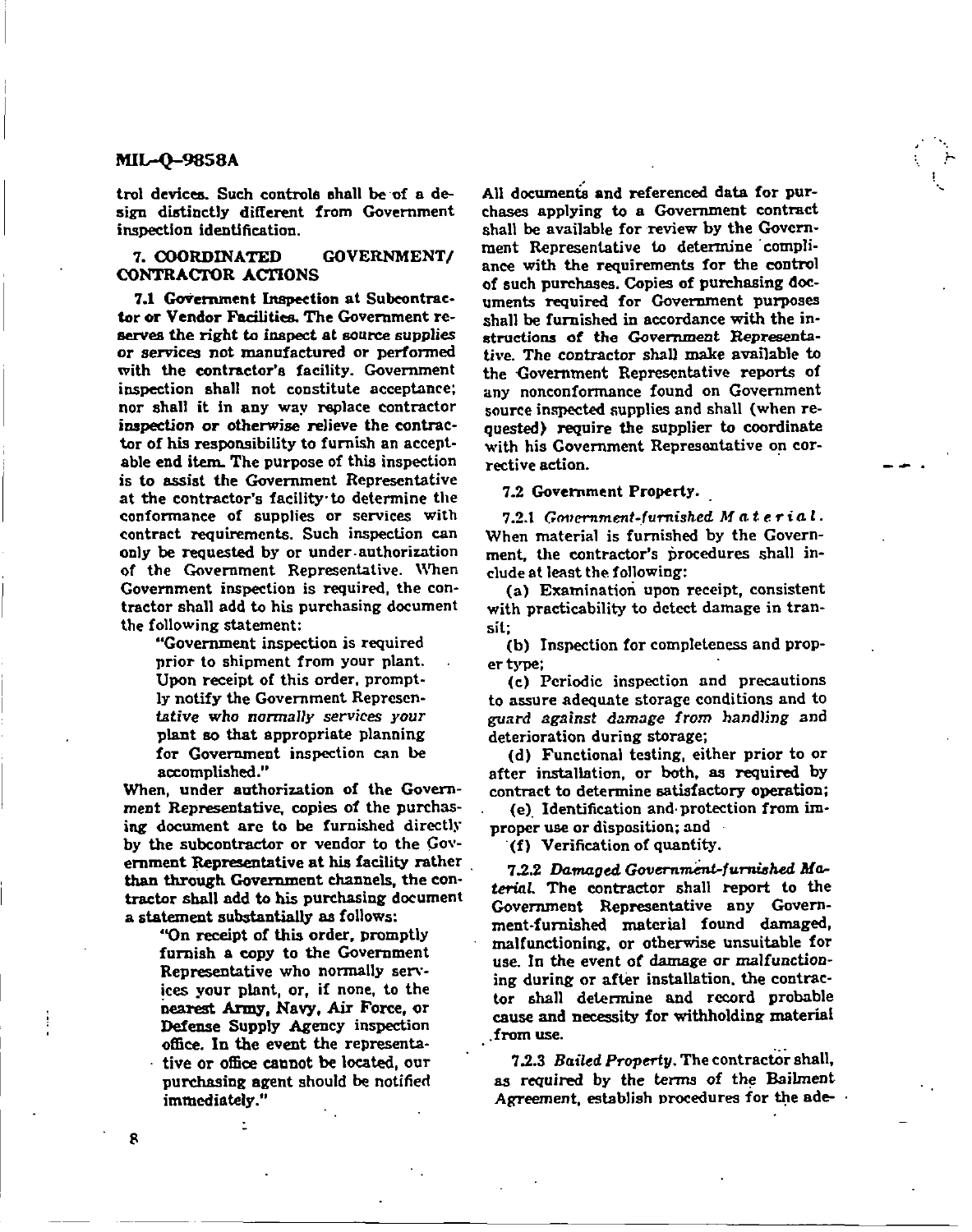#### MIL-Q-9858A

quate storage, maintenance and inspection of bailed Government property. Records of all inspections and maintenance performed on bailed property shall be maintained. These procedures and records shall be subject to review by the Government Representative.

# 8. NOTES

(The following information is provided solely for guidance in using this specification. It has no contractual significance.)

8.1 Intended Use. This specification will apply to complex supplies, components, equipments and systems for which the requirements of M1L-I-45208 are inadequate to provide needed quality assurance. In such cases. total conformance to contract requirements cannot be obtained effectively and economically solely by controlling inspection and testing. Therefore, it is essential to control work operations and manufacturing processes as

Custodians:

**Army-Munitions Command** Navy-Office of Naval Material Air Force-Hg USAF DSA-Ha DSA

well as inspections and tests. The purpose of this control is not only to assure that particular units of hardware conform to contractual requirements, but also to assure interface compatibility among these units of hardware when they collectively comprise major equipments, sub-systems and systems.

8.2 Exemptions. This specification will not be applicable to types of supplies for which MIL-I-45208 applies. The following do not normally require the application of this specification:

- (a) Personal services, and
- (b) Research and development studies of a theoretical nature which  $d\Phi$  not require fabrication of articles.

8.3 Order Data. Procurement documents should specify the title, number and date of this specification.

Preparing Activity: Air Force-Ho USAF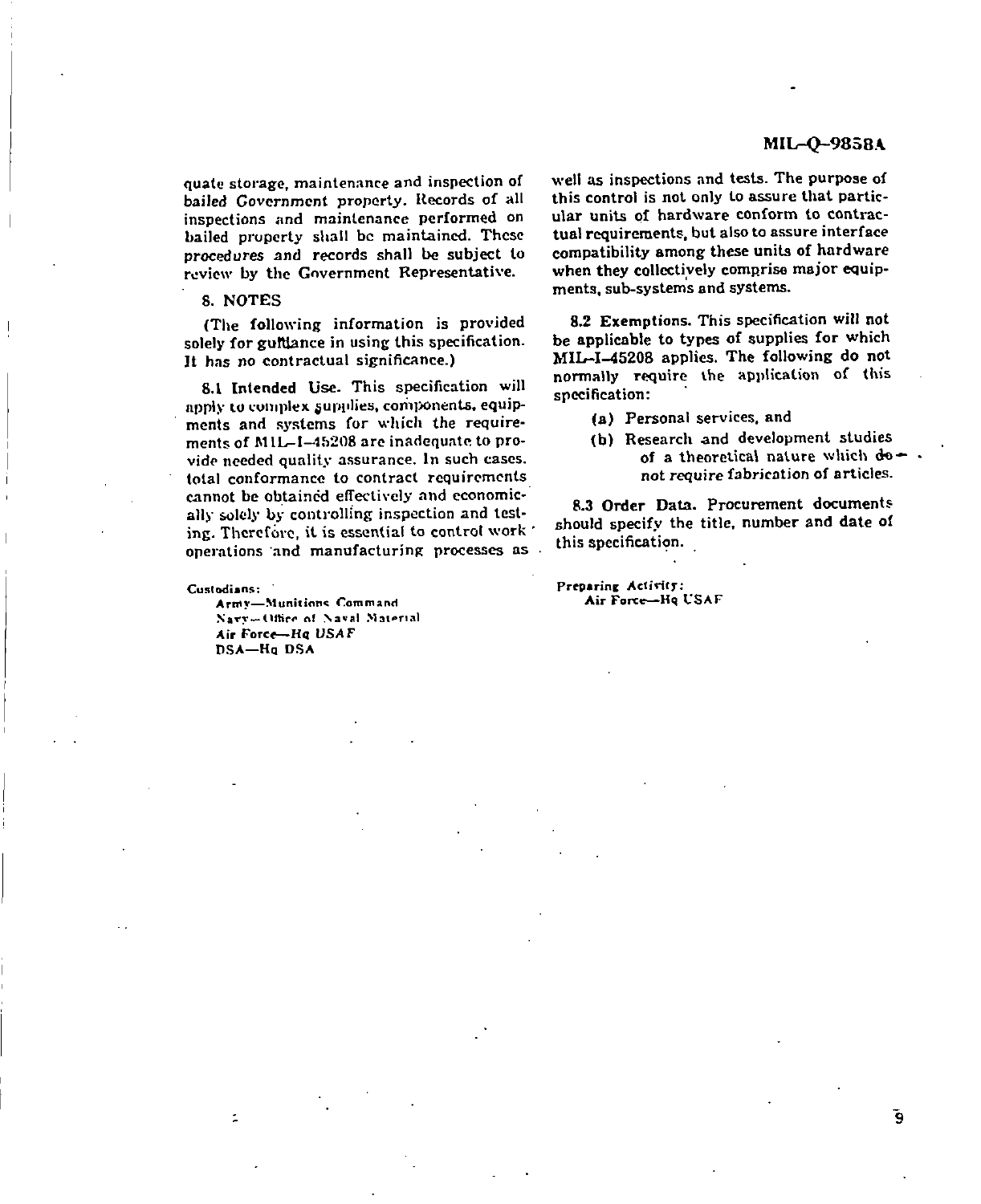# **NOT MEASUREMENT SENSITIVE**

**MIL-Q-9858A AMENDMENT 3** 5 September 1995 **SUPERSEDING AMENDMENT 2 8 March 1985**

# **MILITARY SPECIFICATION**

# **QUALITY PROGRAM REQUIREMENTS**

**Inactive** for new design after 5 September i 995.

For new design use ISO 9001, ISO 9002, ANSI/ASQC Q9001, ANSI/ASQC Q9002 or a comparable higher-level non-government quality system.

This amendment forms **a ~ of MIL-Q-9858A dated 16 December 1963 and is** approved for usc by all Departments and Agencies of the Department of Defense. MIL-Q-9858A is inactive for new design and is no longer used, except for replacement purposes. It will be cancelled in October 1996. Certification or registration of a contractor's quality system or program is not required by the Department of Defense if 1S0 or ANSUASQC standards are used.

# **I** PAGE 2

1.5: Delete and substitute:

"1.5 Relation to Other Quality System Standards. Use of quality program or system standards and the related practices needs to be flexible, efficient and effective. The intent is to improve process capability, process control and product quality to lower cost while allowing a single quality system in a contractor facility. ISO 9001 and ANSI/ASQC Q9001 are alternative model quality system requirements to this specification for design, development, production, installation and servicing. ISO 9002 and ANSI/ASQC Q9002 are alternative model quality system requirements to this specification for production, installation and servicing. Subject to government approval, the contractor may request to substitute the requirements of ISO 9001, ISO 9002, ANSI/ASQC Q9001 or ANSI/ASQC Q9002, or another quality system for the requirements of this specification."

2.1, lines 9 and 10: Delete "MIL-C-45662 - Calibration System Requirements".

# PAGE 4

4.2. lines 13 to 15: Delete "The calibration of measuring and testing equipment shall be in conformity with military specification MIL-C-45662."

**1**

 $\mathbf{r} \in \mathbb{R}^{n \times n}$ 

# AMSC N/A ,  $\begin{array}{ccc} 1 & 0 & 1 \end{array}$  of 2 ,  $\begin{array}{ccc} 1 & 0 & 0 \end{array}$  ,  $\begin{array}{ccc} 2 & 0 & 0 \end{array}$

---

DISTRIBUTION STATEMENT A. Approved for public release; distribution is unlimited